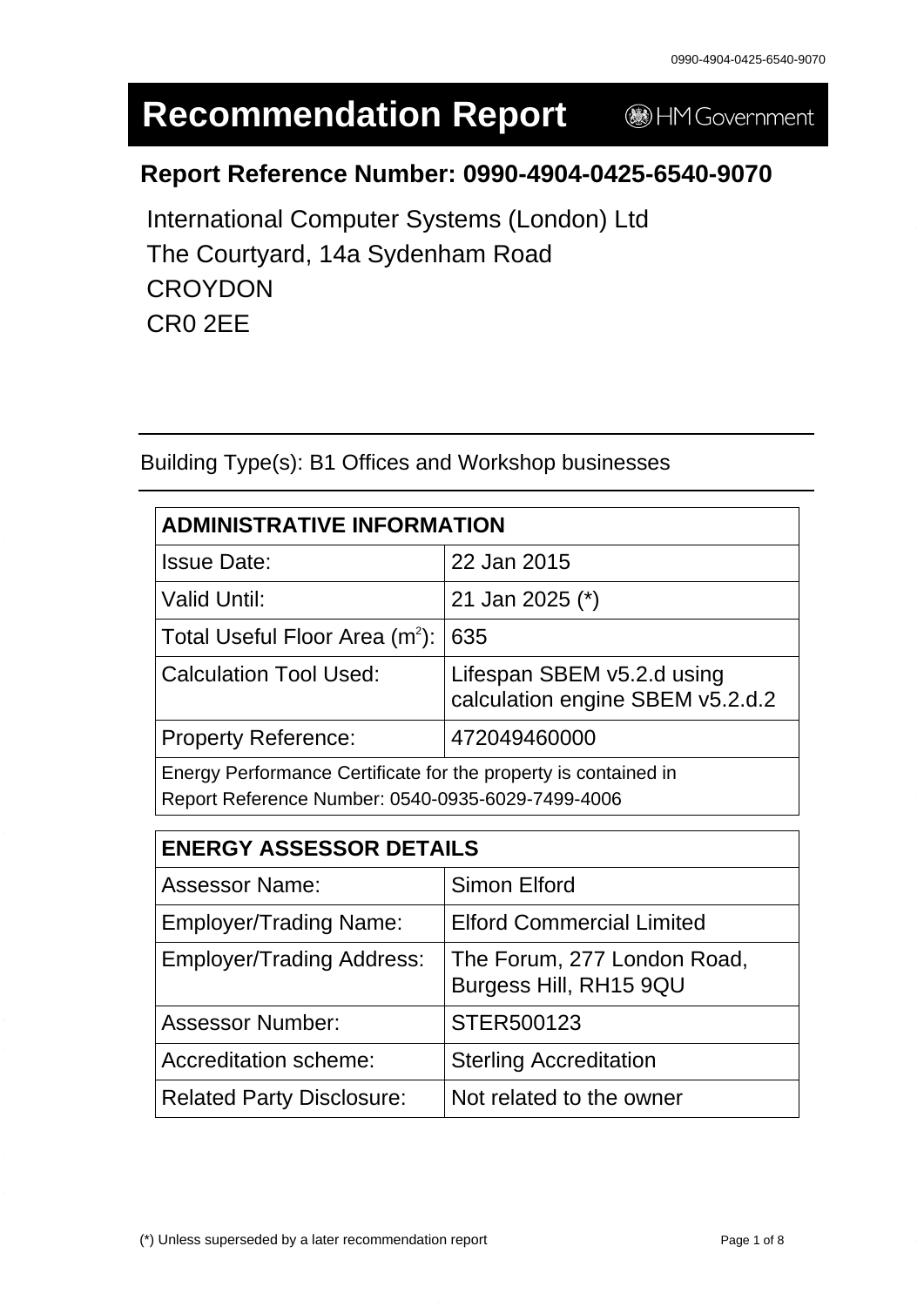# **Table of Contents**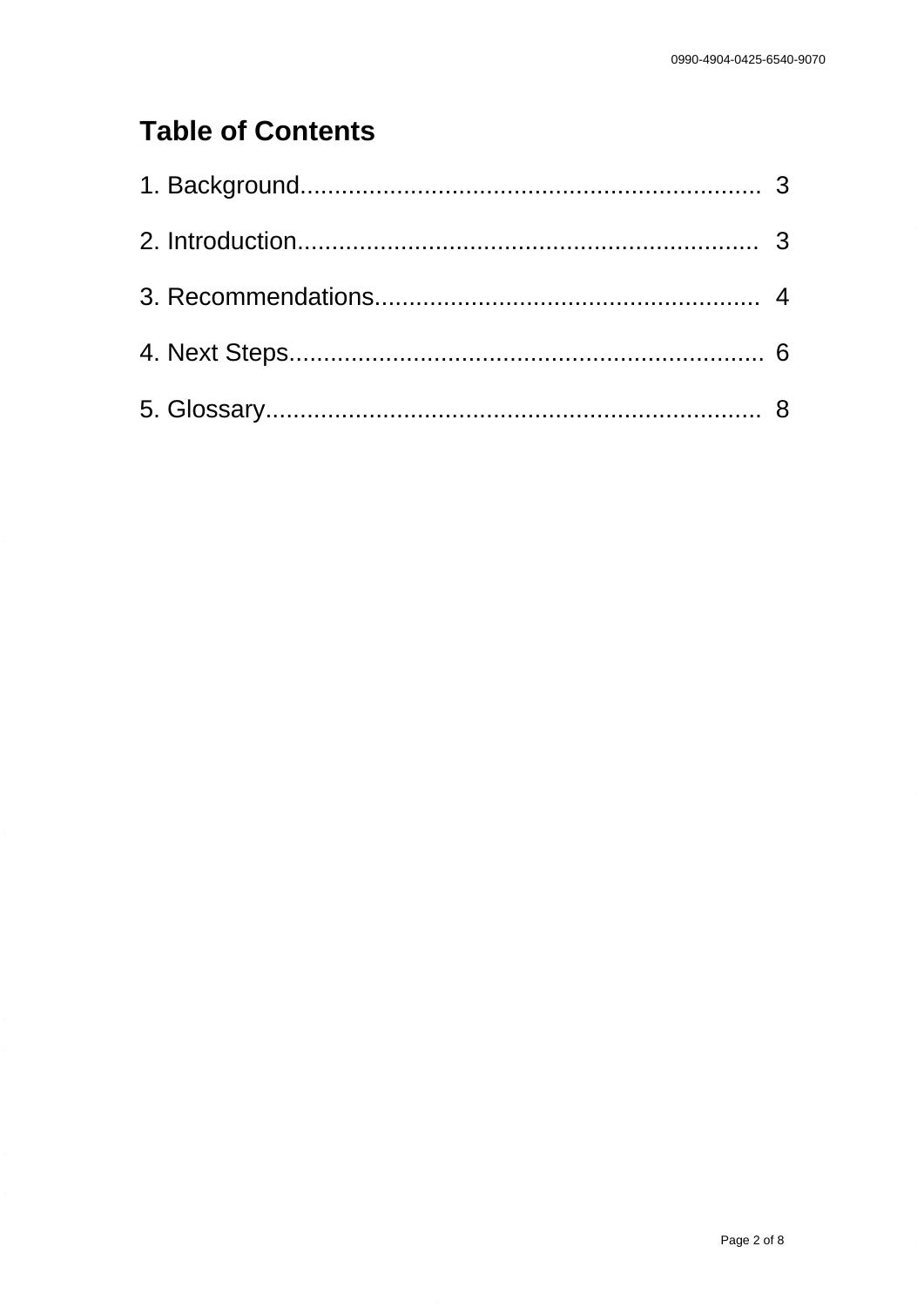# **1. Background**

Statutory Instrument 2007 No. 991, The Energy Performance of Buildings (Certificates and Inspections) (England and Wales) Regulations 2007, as amended, transposes the requirements of Articles 7.2 and 7.3 of the Energy Performance of Buildings Directive 2002/91/EC.

This report is a Recommendation Report as required under regulations 16(2)(a) and 19 of the Statutory Instrument SI 2007:991.

This section provides general information regarding the building:

| Total Useful Floor Area (m <sup>2</sup> ): | 635                             |
|--------------------------------------------|---------------------------------|
| <b>Building Environment:</b>               | Heating and Natural Ventilation |

# **2. Introduction**

This Recommendation Report was produced in line with the Government's approved methodology and is based on calculation tool Lifespan SBEM v5.2.d using calculation engine SBEM v5.2.d.2 .

In accordance with Government's current guidance, the Energy Assessor did undertake a walk around survey of the building prior to producing this Recommendation Report.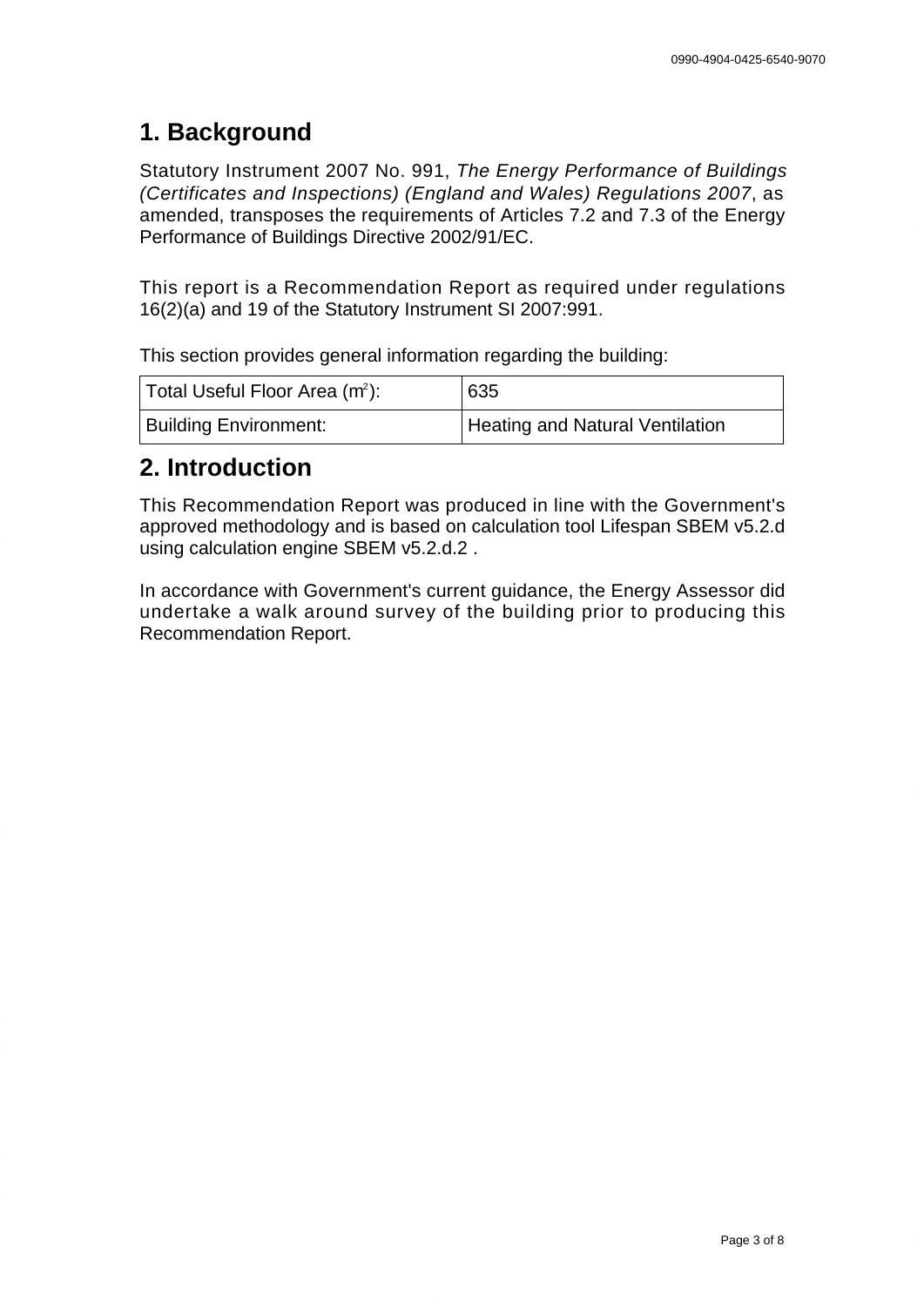# **3. Recommendations**

The following sections list recommendations selected by the energy assessor for the improvement of the energy performance of the building. The recommendations are listed under four headings: short payback, medium payback, long payback, and other measures.

#### **a) Recommendations with a short payback**

This section lists recommendations with a payback of less than 3 years:

| <b>Recommendation</b>                                        | <b>Potential</b><br>impact |
|--------------------------------------------------------------|----------------------------|
| Consider replacing T8 lamps with retrofit T5 conversion kit. | <b>HIGH</b>                |

#### **b) Recommendations with a medium payback**

This section lists recommendations with a payback of between 3 and 7 years:

| <b>Recommendation</b>                                                                                       | <b>Potential</b><br>impact |
|-------------------------------------------------------------------------------------------------------------|----------------------------|
| Introduce HF (high frequency) ballasts for fluorescent tubes:   LOW<br>Reduced number of fittings required. |                            |
| Add optimum start/stop to the heating system.                                                               | <b>MEDIUM</b>              |

# **c) Recommendations with a long payback**

This section lists recommendations with a payback of more than 7 years:

| <b>Recommendation</b>                                                       | <b>Potential</b><br>impact |
|-----------------------------------------------------------------------------|----------------------------|
| Some walls have uninsulated cavities - introduce cavity wall<br>insulation. | <b>MEDIUM</b>              |
| Some windows have high U-values - consider installing<br>secondary glazing. | <b>MEDIUM</b>              |
| Add weather compensation controls to heating system.                        | <b>MEDIUM</b>              |
| Add local time control to heating system.                                   | <b>LOW</b>                 |
| Consider replacing heating boiler plant with a condensing<br>type.          | <b>HIGH</b>                |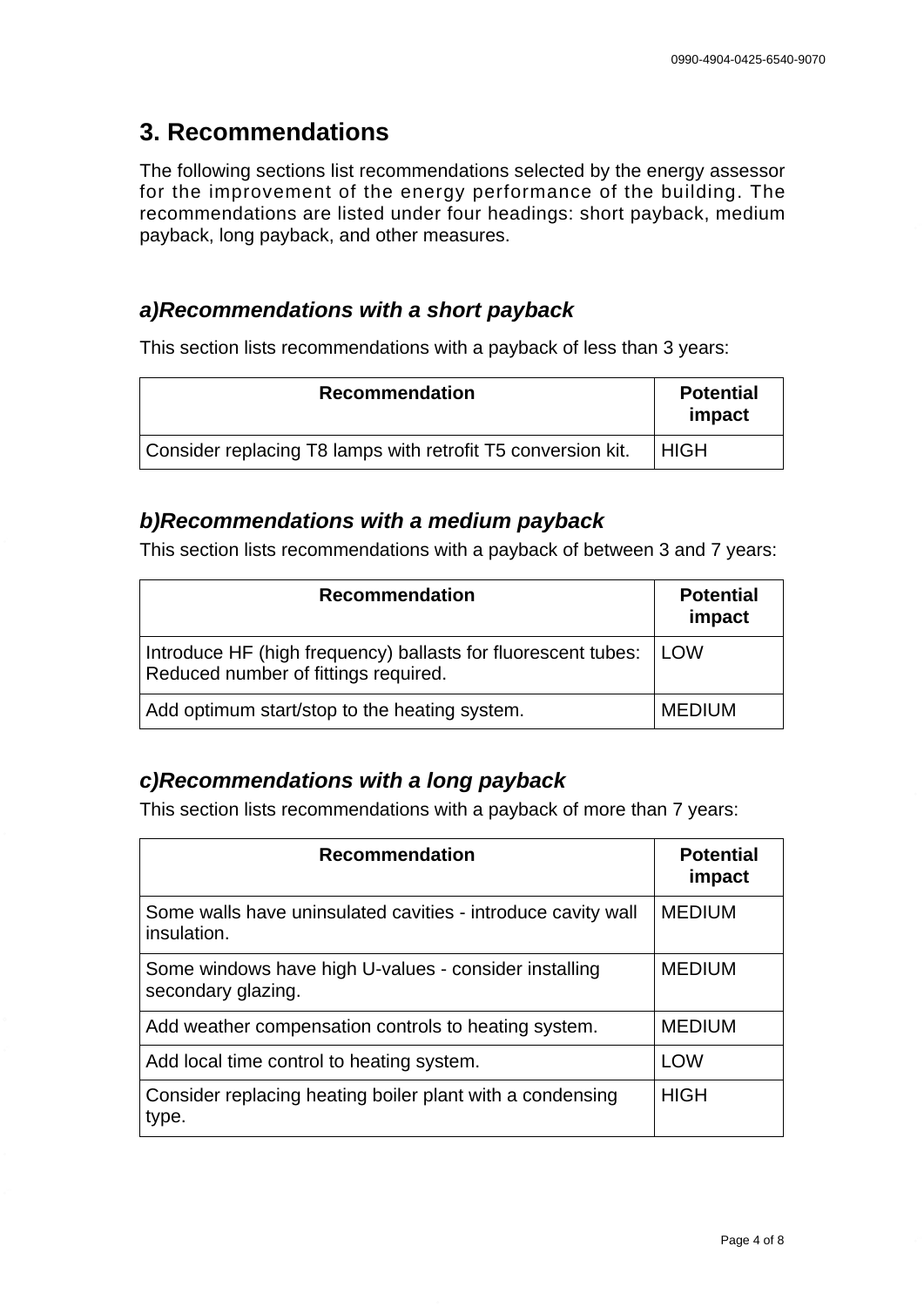# **d) Other recommendations**

This section lists other recommendations selected by the energy assessor, based on an understanding of the building, and / or based on a valid existing energy report.

No recommendations defined by the energy assessor have been identified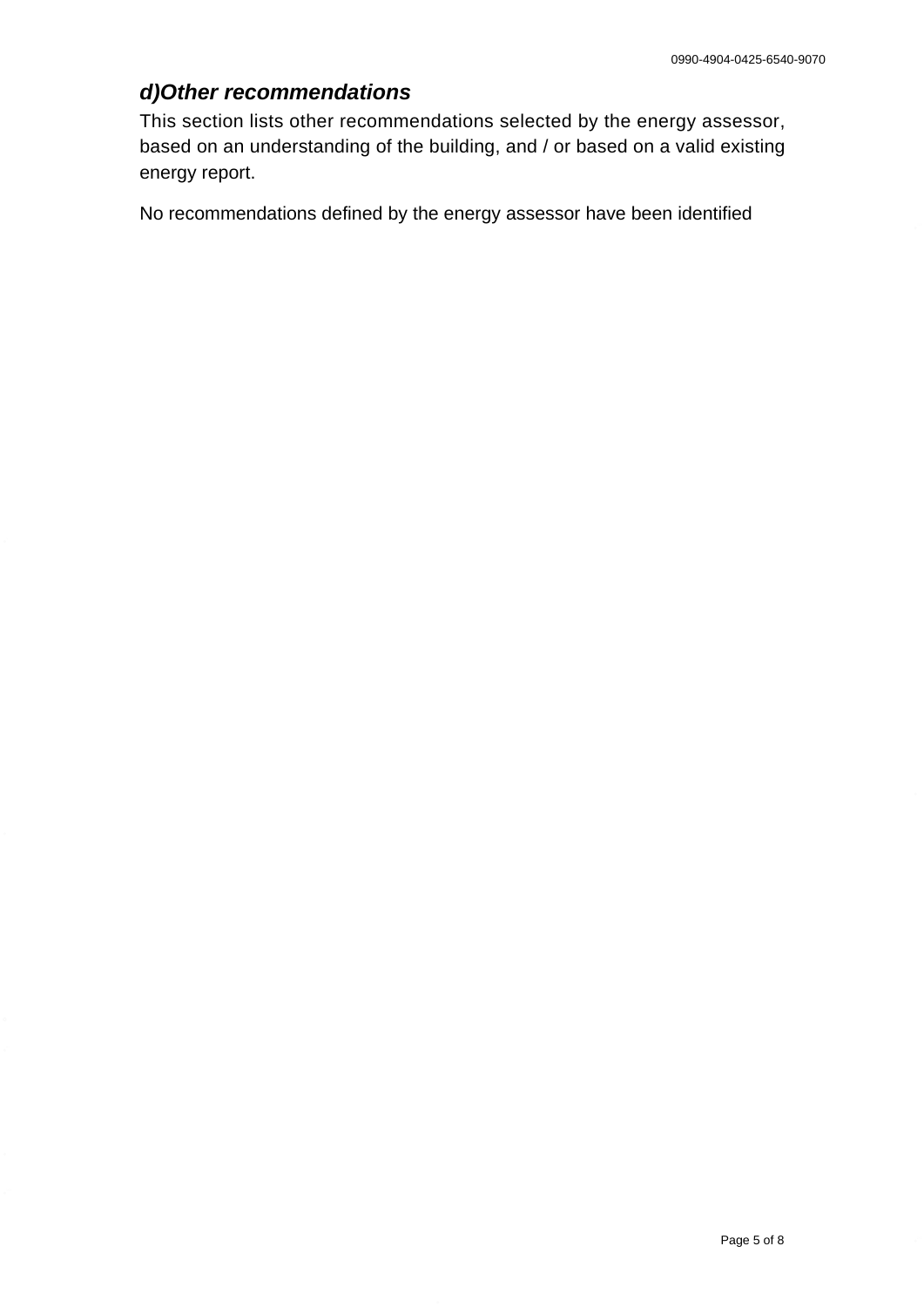# **4. Next steps**

#### **a) Your Recommendation Report**

As the building occupier, regulation 10(1) of SI 2007:991 requires that an Energy Performance Certificate "must be accompanied by a recommendation report".

You must be able to produce a copy of this Recommendation Report within seven days if requested by an Enforcement Authority under regulation 39 of SI 2007:991.

This Recommendation Report has also been lodged on the Government's central register. Access to the report, to the data used to compile the report, and to previous similar documents relating to the same building can be obtained by request through the Non-Dwellings Register [\(www.epcregister.com\)](http://www.epcregister.com) using the report reference number of this document.

#### **b) Implementing recommendations**

The recommendations are provided as an indication of opportunities that appear to exist to improve the building's energy efficiency.

The calculation tool has automatically produced a set of recommendations, which the Energy Assessor has reviewed in the light of his / her knowledge of the building and its use. The Energy Assessor may have comments on the recommendations based on his / her knowledge of the building and its use. The Energy Assessor may have inserted additional measures in section 3d (Other Recommendations). He / she may have removed some automatically generated recommendations or added additional recommendations.

These recommendations do not include matters relating to operation and maintenance which cannot be identified from the calculation procedure.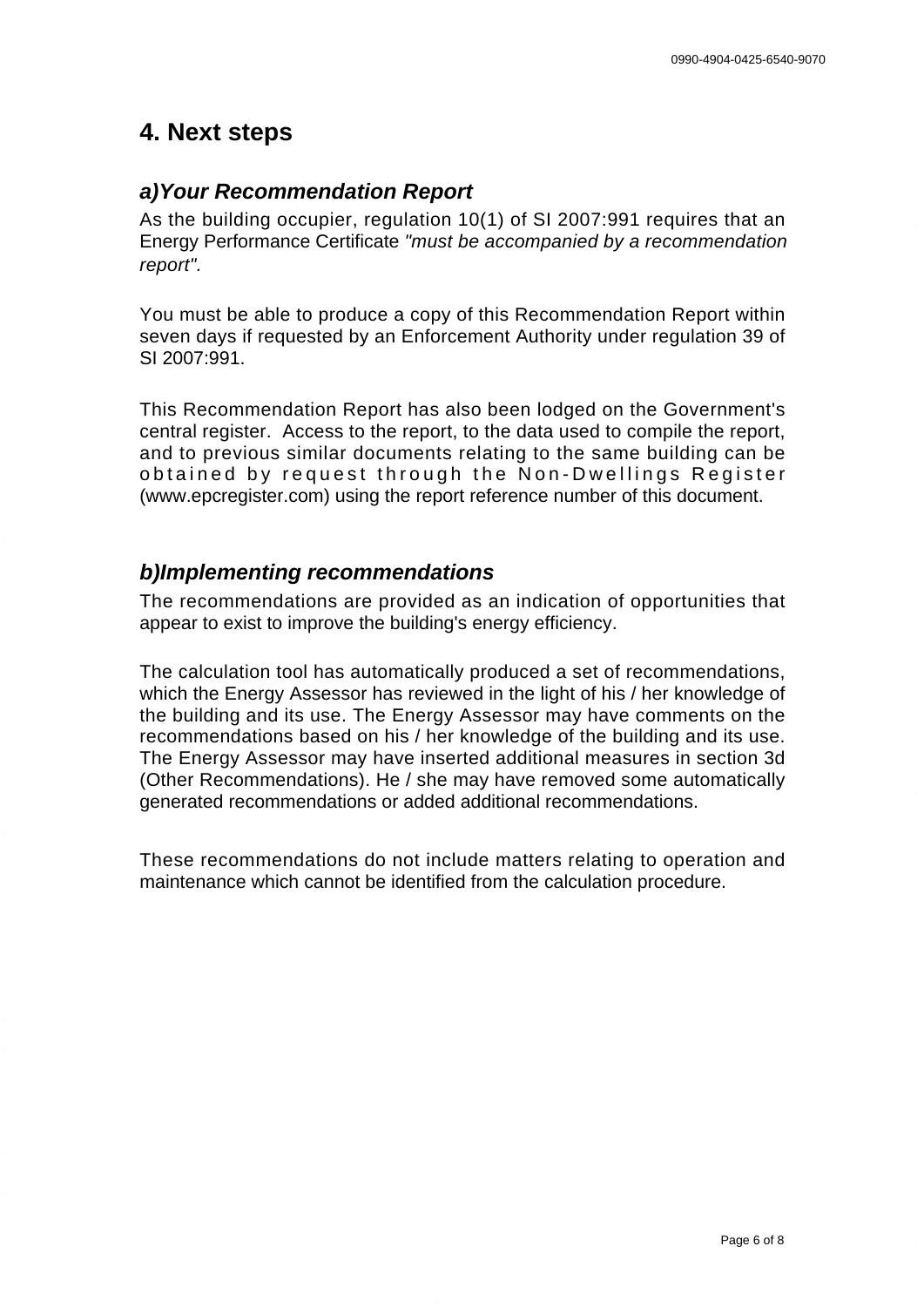#### **c) Legal disclaimer**

The advice provided in this Recommendation Report is intended to be for information only. Recipients of this Recommendation Report are advised to seek further detailed professional advice before reaching any decision on how to improve the energy performance of the building.

# **d) Complaints**

Details of the assessor and the relevant accreditation scheme are on this report and the energy performance certificate. You can get contact details of the accreditation scheme from our website [at www.communities.gov.uk/epbd,](http://www.communities.gov.uk/epbd) together with details of their procedures for confirming authenticity of a certificate and for making a complaint.